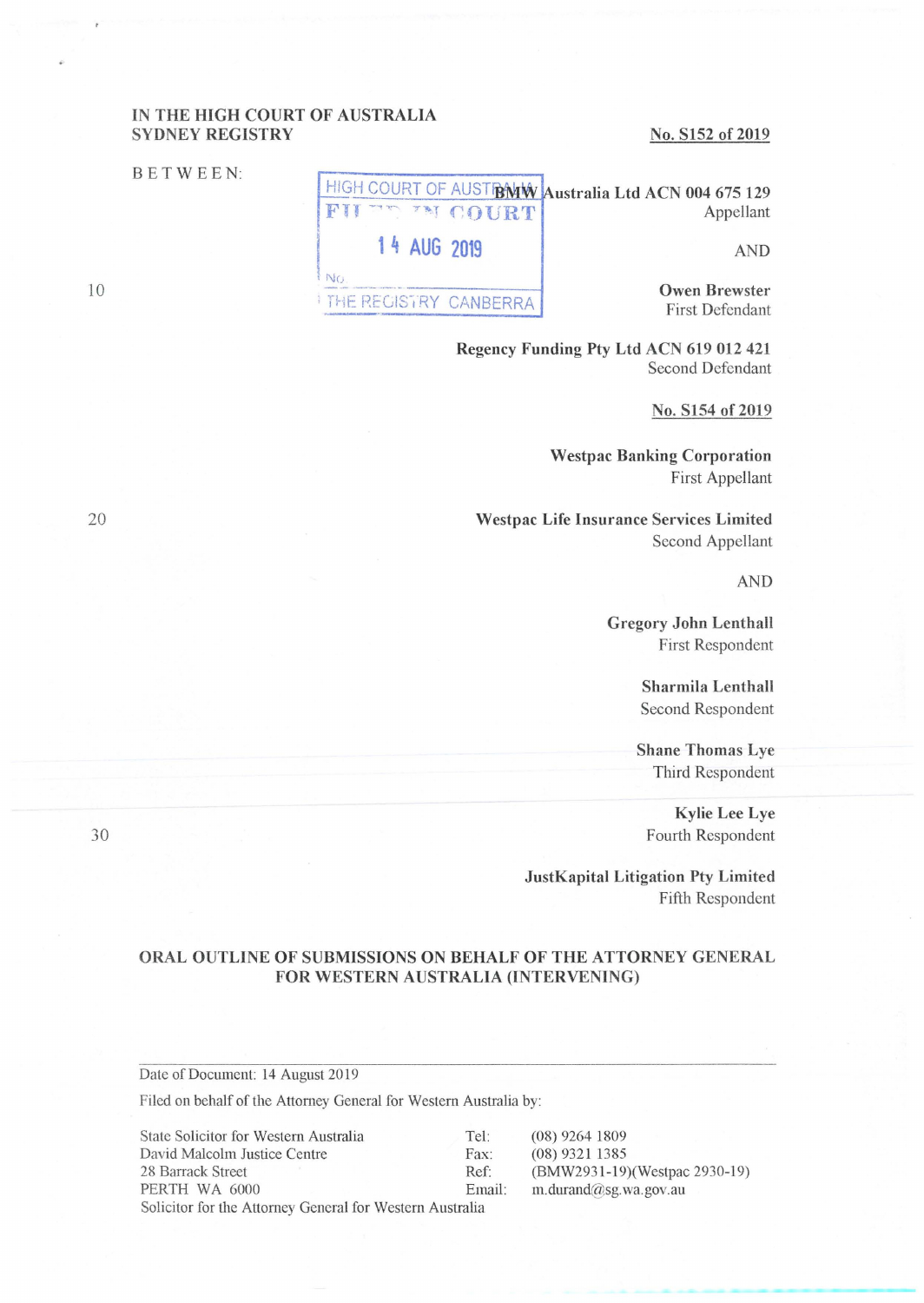1. These submissions are in a form suitable for publication on the Internet.

#### **Construction of Sections 183 / 33ZF**

- 2. **Text:** Sections 183 / 33ZF confer power upon a Court, and in respect of judicial proceedings. There are no words limiting these provisions. They confer plenary judicial power, but nothing more.
- 3. **Purpose:** Statutory opt out class actions permit the conduct oflitigation on behalf of silent class members. A Court must supervise the conduct of proceedings to achieve justice for silent class members who do not make active choices about the litigation. The Court must ensure that the litigation both does not unfairly l O disadvantage, or advantage, silent class members, eg, imposing disproportionate costs on them (contrary to ss  $166(1)(a) / 33N(1)(a)$ ), or allowing them to escape legitimate costs. The purpose of ss 183 / 33ZF is to provide the Court with a general power to supervise opt-out proceedings.
	- 4. **Context:** Other surrounding provisions do not alter the broad words of the sections and their purpose. Specific powers may allow particular supervision, but ss.183 / 33ZF provide a general power to ensure that justice is done. The principle of legality is irrelevant to construction. The relevant provisions embrace the principle by requiring orders "to ensure that justice is done in the proceedings".

### **Nature of Common Fund Orders**

- 20 5. The common fund orders here require a funder to pay for representative litigation, regulate the future conduct of the funder, and set a risk premium for funding, when litigation risks have not crystallised. Class members avoid adverse litigation risks, including: (a) the risk of adverse costs orders; (b) the risk of recovering inadequate costs; and (c) the risk of outlaying capital for a lengthy period. A class member only has to pay for litigation risks out of their recoveries, once it is known that these risks were worth taking.
	- 6. In principle, all costs (including the costs of litigation risk) should be borne equally by all class members. This has been long recognised by equity. See the discussion of *National Bolivian Navigation Co* in *Westpac FCAFC* at [103] (CAB pp 105-106).

30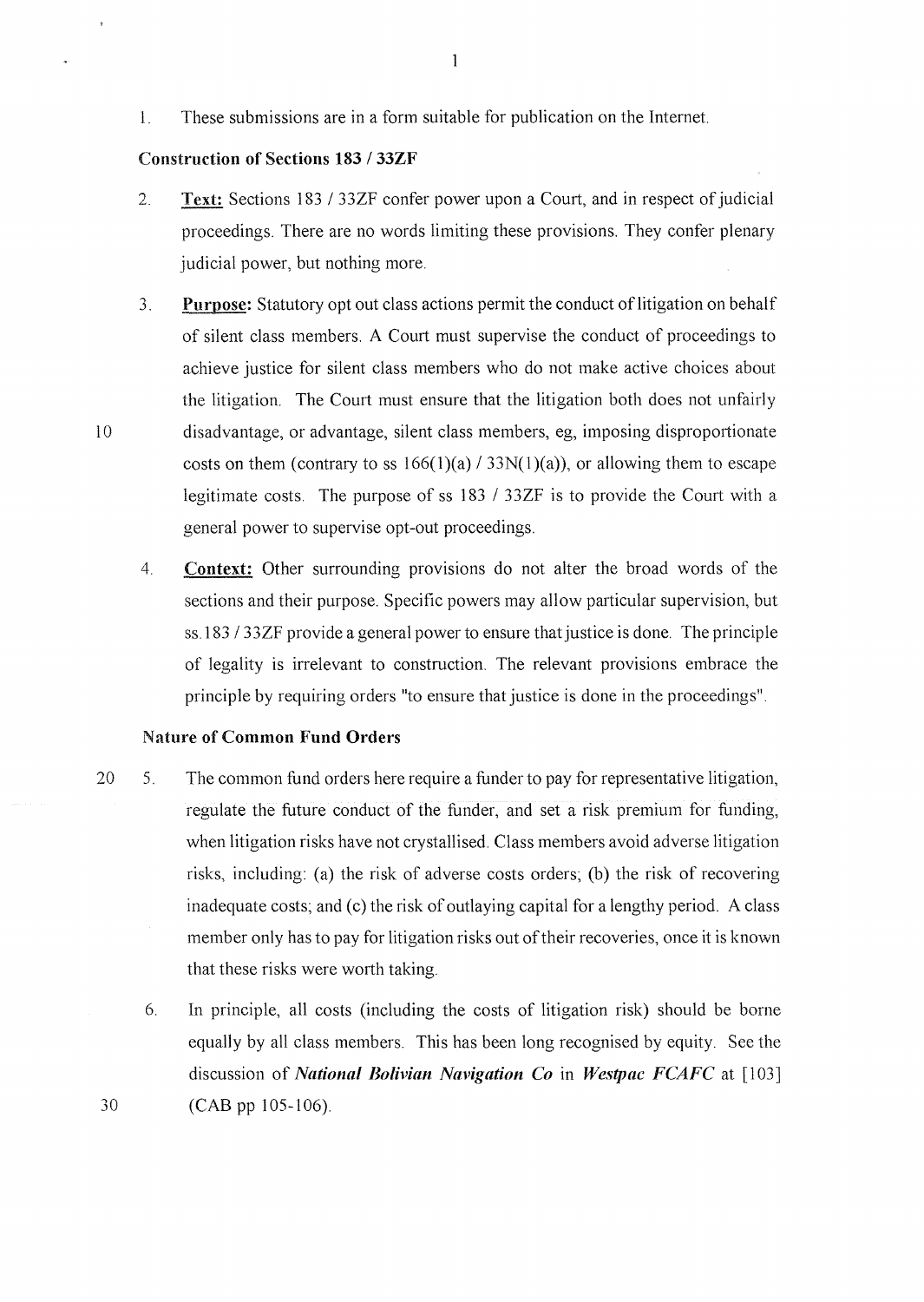- 7. That principle also underlies the statutory purpose of fund equalisation orders. These are apparently recognised by ss 184 / 33ZJ. These provisions allow such an application to be made, after an award of damages, where a lead representative's costs "are likely to exceed the costs recoverable from the respondent". The lead representative's costs should include funding costs.
- 8. In effect, common fund orders are pre-emptive orders for payment of the costs of the deferred risk by a class member. Pre-emptive costs orders are unusual, but the Federal Court probably has express power to make them: s  $43(3)(a)$  of the *Federal Court of Australia Act.* They are made where representatives act on behalf of a general class eg, trustees. These representatives need certainty that they will be reimbursed. That is also similar to the pre-emptive and protective purpose of a *Beddoe* order. See *GDK Financial Solutions (No 4)* (JBA 2/16) at [8]-[10], [13]-[15], [21].
- 9. The new aspect of common fund orders is that they involve pre-emptively setting the payment for a different type of cost: the cost of all class members avoiding adverse costs risk in the litigation.
- 10. The pre-emptive nature of the order is always subject to the Court's supervision. If the litigation proves hopeless, the funder recovers nothing. If it succeeds, but has been conducted unreasonably, that can be corrected by adjusting the funder's 20 share after the conclusion of the litigation. A similar adjustment may occur in statutory derivative proceedings brought for companies pursuant to ss237 and 242 of the *Corporations Act: Links Golf Tasmania Pty Ltd v Sattler (No* 2) [2012] FCA 1271 varying *Wood v Links Golf Tasmania Pty Ltd* [2010] FCA 570.

### **Common Fund Orders Involve Judicial Power**

- 11. Costs orders made at the end of litigation undoubtedly involve judicial power. Interlocutory costs orders protecting parties prior to any final determination of costs are also common, eg, orders for security for costs. Equally, orders protecting the costs position of parties and enabling litigation to be pursued (which would otherwise be abandoned) should be possible. They preserve the 30 subject matter of the litigation, similar to *Anton Piller* **or** *Mareva* orders.
	- 12. The requirement that the Court should only make a common fund order when it is "appropriate or necessary to ensure that justice is done in the proceedings" both

10

 $\ddot{\phantom{0}}$